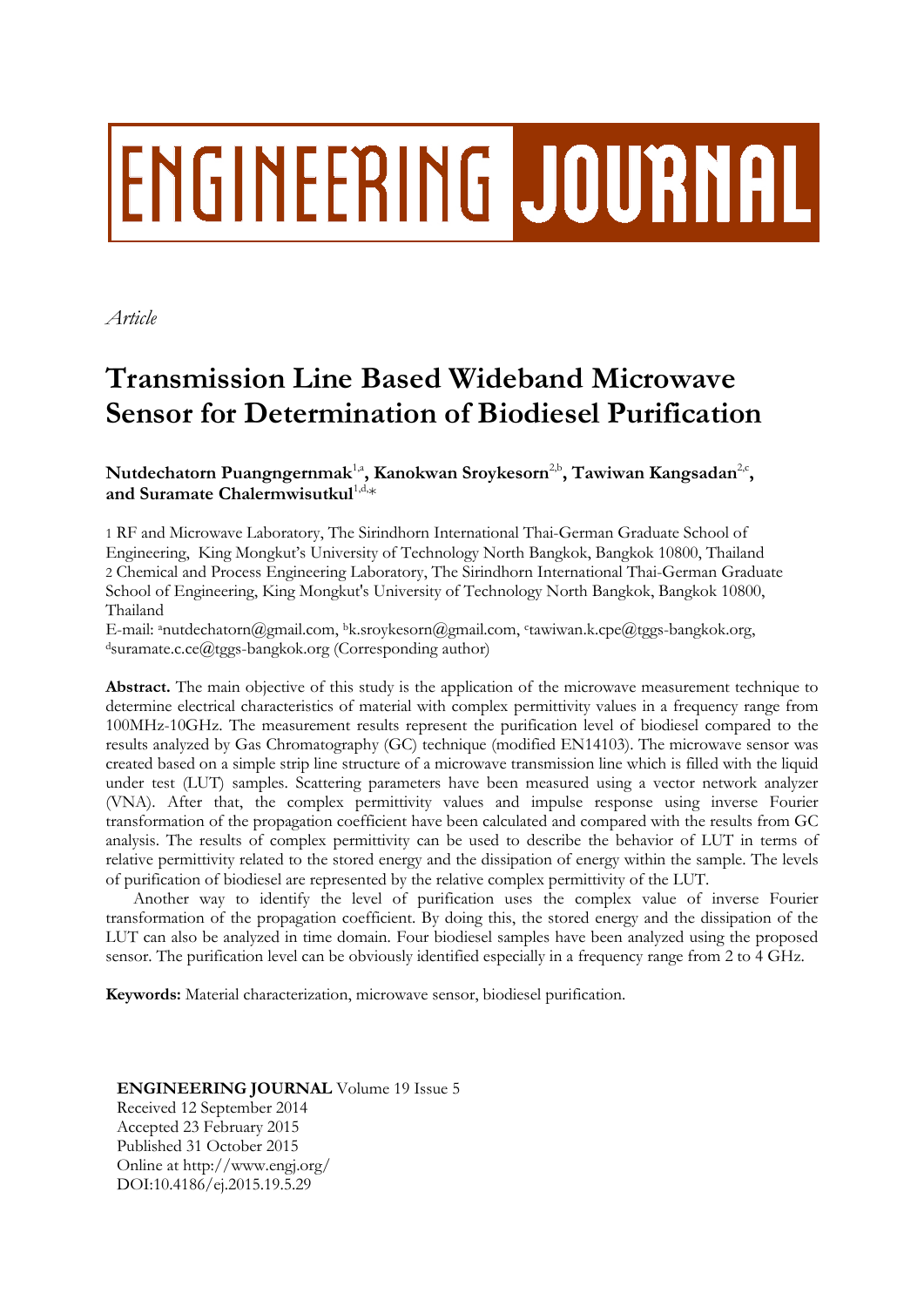#### **1. Introduction**

The purification of biodiesel is one of several factors to determine the quality of biodiesel products. In an industrial chemical process, the purification of biodiesel products is analyzed by the Gas Chromatography (GC) method (modified EN14103) [1–2] which requires costly instruments [3]. The microwave measurement is another technique to characterize properties of material with a complex permittivity value which describes behavior of materials in the terms of stored and dissipated energies [4–5]. A dielectric permittivity spectrum over a wide range of frequency is not constant. It depends on electrical properties, ionic and dipolar relaxation and atomic and electronic resonance of the material which are affected by temperature and frequency of the electric field. In a high frequency measurement, the permittivity values cannot be directly measured, but are calculated from scattering parameters [6–8]. Scattering parameters can be obtained from microwave measurement using a vector network analyzer (VNA), a microwave sensor and high frequency cables.

In order to measure dielectric properties of liquid-based materials, various sensor type and measurement techniques have been proposed in the literature [9–10]. Prominent methods are based on transmission line theory [11] or reflection/transmission in a waveguide [12–13]. However, the accuracy is limited especially in case of material with low dielectric constant and loss tangent [15]. Another techniques for liquid characterization is the cavity perturbation method based on a two port transmission/reflection measurement, this method provides high accuracy of the determined dielectric properties, whereas the main drawback is a limited bandwidth [16–18].

The sensor proposed in this work was designed based on a transmission line model. The frequency range of the measurement was from 100 MHz to 10 GHz. The wide frequency band of investigation was chosen in order to determine the most significant frequency range for the sensing purpose of an unknown substance in the liquid under test. In fact, the wider the bandwidth, the more information about the content of the liquid under test can be obtained. As an application example, the proposed sensor and a VNA have been utilized in an experiment to determine the purification in percent of four biodiesel samples. The samples of biodiesel product were prepared by the Chemical and Process Engineering Laboratory at the Sirindhorn International Thai-German Graduate School of Engineering (TGGS), whereas the microwave measurement was carried out at the TGGS RF and Microwave Laboratory. The results of the calculation with four samples have been compared with the GC analysis. The purification levels of 75.48, 83.19, 86.76 and 96.89 percent have been investigated.

#### **2. Microwave Sensor Model and Equations**

The microwave sensor for the purification of biodiesel was designed based on a strip line model which is filled with the liquid under test (LUT) as the filling of the strip line. Geometries of the strip line are shown in Fig. 1. The model of the sensor is represented by a circuit model of a transmission line represented by series resistor (R), shunt conductor (G), shunt capacitor (C) and series inductor (L) [19] as shown in Fig. 2.

The ratio of the amplitude of voltage and current of a single wave propagating along the line is the characteristic impedance which is calculated by the transmission line model. The characteristic impedances of the transmission line and strip line models are given by Eq. (1) and (2) [20]. The characteristic impedance value is varied by the permittivity of the LUT contained as the filling of the strip line structure.

The sensor for biodiesel purification was designed using the optimal dimensions which provide the characteristic impedance of  $50/\sqrt{\epsilon_r}$  Ohm. In case of air-filled strip line, the characteristic impedance is 50 Ohm, for example. A picture of the sensor prototype is shown in Fig. 3.

$$
Z_c = \frac{\sqrt{R + j\omega L}}{\sqrt{G + j\omega C}}\tag{1}
$$

$$
\sqrt{6 + \mu c}
$$
  

$$
Z_c = \frac{30}{\sqrt{\varepsilon_r}} \ln \left\{ 1 + \frac{A}{2} \left[ A + \sqrt{A^2 + 6.27} \right] \right\}
$$
 (2)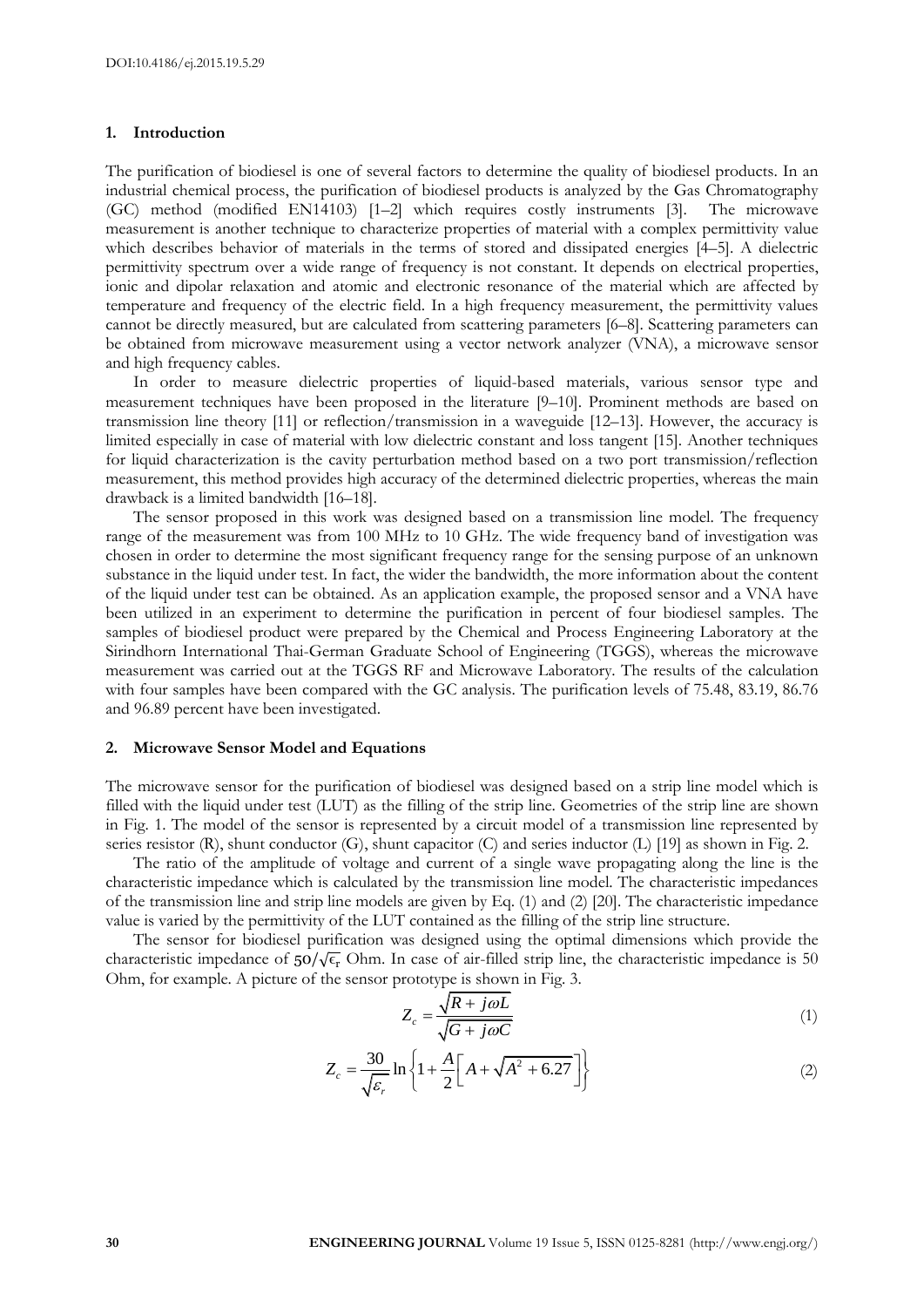with

$$
A = \frac{16}{\pi \left( \frac{W'}{h} \right)}, \frac{W'}{h} = \frac{W}{h} + \frac{\Delta W}{h}, \frac{\Delta W}{h} = \left( \frac{t}{h} \right) \frac{1}{\pi} \left\{ \left[ \frac{1}{\frac{4h}{t} + 1} \right]^2 + \left[ \frac{\frac{1}{4\pi}}{\frac{W}{t} + 1.10} \right] \right\}.
$$

Considering electromagnetic wave transmitting through and reflected from a sample surrounding a transmission line as shown in Fig. 4, the reflection and transmission coefficient are expressed by scattering parameters,  $S_{11}$  and  $S_{21}$ , as described in Eq. (3) and (4). It can also be shown that  $S_{11}$  and  $S_{21}$  are related to the reflection and transmission coefficients by the Eq. (5) and (6).

$$
\Gamma = K \pm \sqrt{K^2 - 1} \tag{3}
$$

with  $(S_{11}^2 - S_{21}^2)$ 11 1 2  $S_{11}^2 - S$ *K S*  $-S_{21}^{2}$  + 1  $=$  $\frac{1}{1} \times S_{11}$ .

$$
T = \frac{(S_{11} + S_{21}) - \Gamma}{1 - (S_{11} + S_{21})\Gamma}
$$
\n(4)

$$
S_{11} = \frac{\Gamma(1 - T^2)}{1 - \Gamma^2 T^2}
$$
 (5)

$$
S_{21} = \frac{T\left(1 - \Gamma^2\right)}{1 - \Gamma^2 T^2} \tag{6}
$$



### Fig.1. Strip line geometries.



Fig. 2. Equivalent circuit model of a transmission line.



Fig. 3. The sensor prototype when the top cover is removed.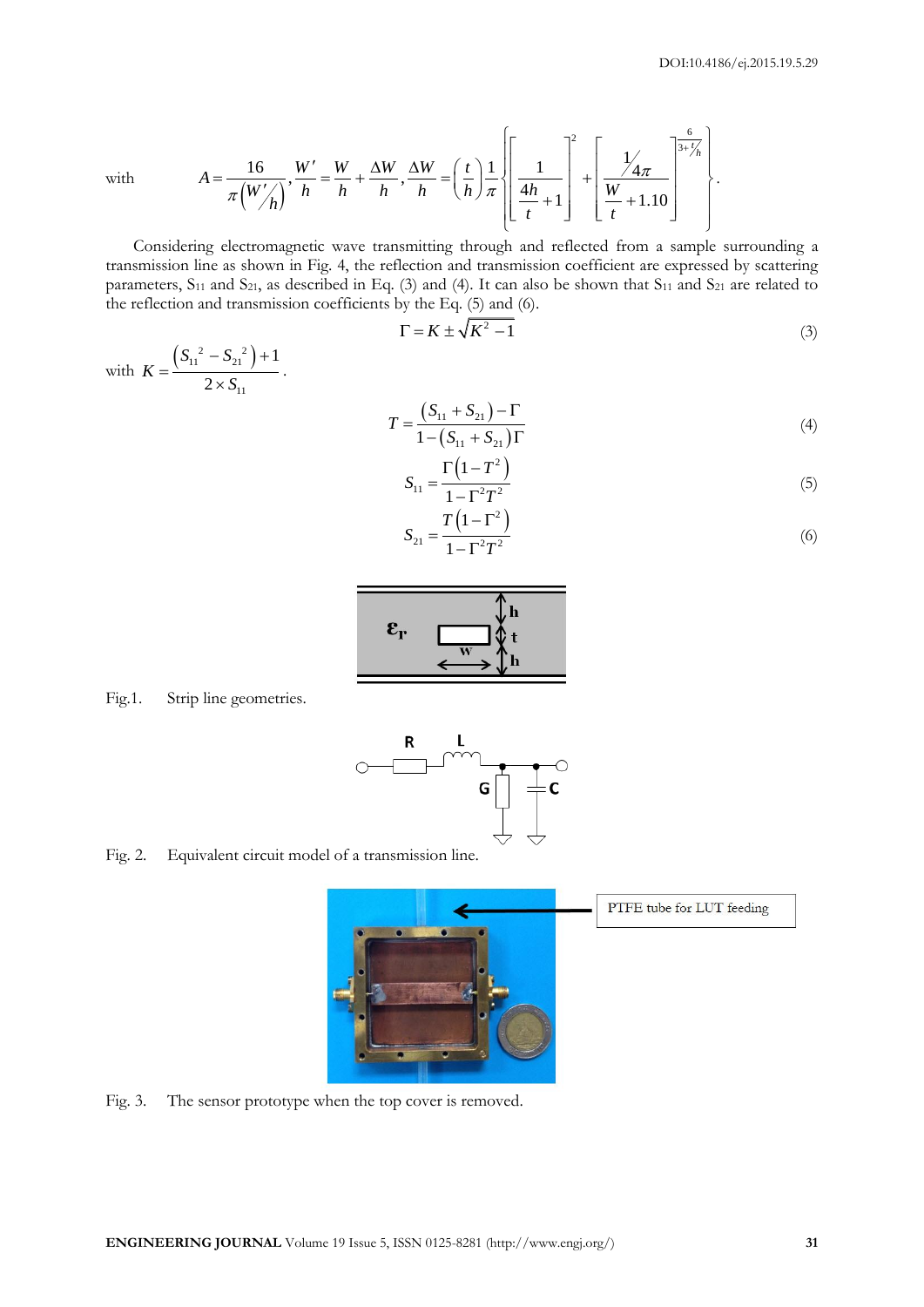

Fig. 4. Electromagnetic wave transmitting through and reflected from a sample in a transmission line.

#### **3. Measurement Setup**

The measured scattering parameters are provided by a VNA. The measurement setup is shown in Fig. 5 consisting of the microwave sensor prototype, high frequency cables and a VNA. The frequency was swept from 100 MHz to 10 GHz. The LUT is fed into the sensor by hypodermic syringe and a flexible rubber tube. After finishing each sample, the sensor must be cleaned by feeding distilled water into the sensor and draining it out before a new measurement can be performed. Four LUT samples of biodiesel products with different purification levels of 75.48, 83.19, 86.76 and 96.89 percent have been investigated.



Fig. 5. Measurement setup for determination of biodiesel purification level.

#### **4. Calculation of the Permittivity and Time Domain Analysis**

The reflection and transmission coefficients of the sensor are related to electromagnetic wave transmitting through and reflected from a sample filled in the transmission line configuration as shown in Fig. 4. The reflection coefficient is given by

$$
\Gamma = \frac{Z - Z_0}{Z + Z_0} = \frac{\sqrt{\frac{\mu_r}{\varepsilon_r} - 1}}{\sqrt{\frac{\mu_r}{\varepsilon_r} + 1}}
$$
(7)

where  $\varepsilon_r$  and  $\mu_r$  are relative permittivity and permeability of LUT, respectively.

The transmission coefficient is

ficient is  
\n
$$
T = \exp(-j\omega\sqrt{\mu\varepsilon} \times d) = \exp\left(-j\left(\frac{\omega}{c_0}\right)\sqrt{\mu_r\varepsilon_r}d\right)
$$
\n(8)

where  $d$  is the length of strip line surrounded by the LUT and  $c_0$  is the speed of light.

$$
\sqrt{\mu_r \varepsilon_r} = A + jB \text{ and } \frac{d}{c_0} = k \tag{9}
$$

then

Define

$$
T = \exp(-kB\omega)\left[\cos(kA\omega) + j\sin(kA\omega)\right]
$$
\n(10)

Consider the real part of the transmission coefficient  
\n
$$
T_1 = \text{Re}\,al(T) = \exp(-kB\omega)\left[\cos(kA\omega)\right]
$$
\n(11)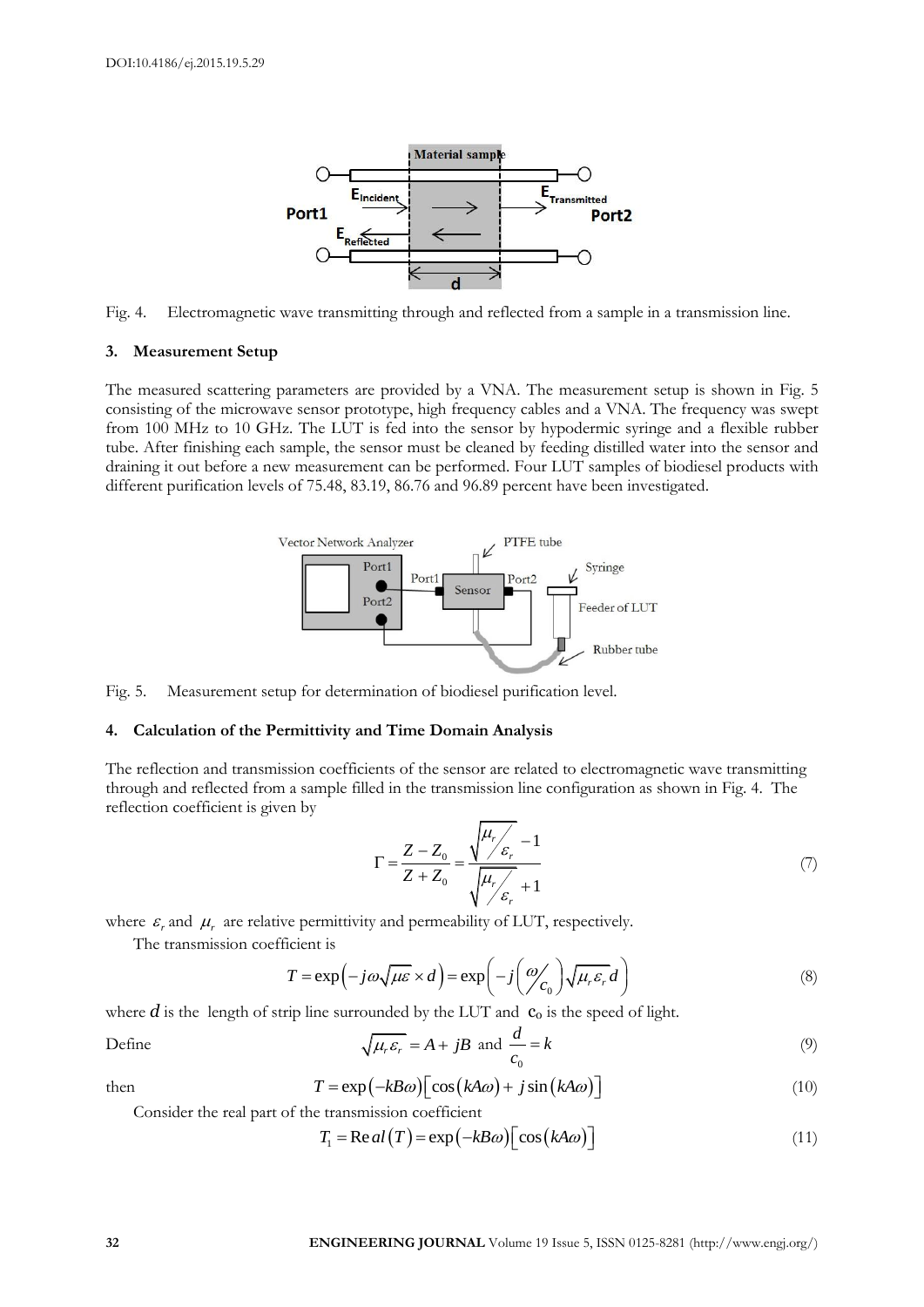Then, consider minima and maxima of T1 to solve  $A_{n_M}$  and  $A_{n_M}$  where  $n_M$  Min and  $n_M$  Max of  $A_{n_{1},m}$  and  $A_{n_{1},m}$  are indices for the case of the minima and maxima of T1,  $f_{n_{1},m}$  and  $f_{n_{1},m}$  is the frequency at the minima and maxima.

$$
A_{n\_Min} = \left(\frac{1}{2}\right) \frac{(2n)-1}{kf_{n\_Min}}\tag{12}
$$

$$
A_{n_{-}Max} = \frac{n}{k f_{n_{-}Max}}
$$
\n(13)

Consider minima and maxima of T1 to solve for  $B_{n_M}$  and  $B_{n_M}$  where  $n_M$  Min and  $n_M$  are indices for the case of the minima and maxima of *T*1

$$
\frac{T1_{n_M}m}{T1_{n_M}m} = \exp\left[-kB_{n_M}m} \left(\omega_{n_M}m} - \omega_{n_M}m} + 1}\right)\right]
$$
\n(14)

$$
T1_{n_{-}Min+1} = \exp\left[-\frac{N\omega_{n_{-}min}}{n_{-}Min}\left(\frac{N\omega_{n_{-}Min}}{n_{-}Min}\right)\right]
$$
\n
$$
B_{n_{-}Min} = \left(\frac{1}{k}\right) \ln\left(\frac{T1_{n_{-}Min}}{T1_{n_{-}Min+1}}\right) \left(\frac{1}{2\pi\left(f_{n_{-}Min+1} - f_{n_{-}Min}\right)}\right)
$$
\n
$$
B_{n_{-}Min} = \left(\frac{1}{k}\right) \ln\left(\frac{T1_{n_{-}Max}}{n_{-}max}\right) \left(\frac{1}{2\pi\left(f_{n_{-}Min+1} - f_{n_{-}Min}\right)}\right)
$$
\n(16)

$$
(k) \quad (I_{n_{n_{m_{m_{m}}}}}] \quad (2\pi \left( J_{n_{m_{m_{m}}}} - J_{n_{m_{m}}}\right))
$$
\n
$$
B_{n_{m_{m}}}\left( \frac{1}{k} \right) \ln \left( \frac{T_{n_{m_{m}}}}{T_{n_{m_{m}}}} \right) \left( \frac{1}{2\pi \left( f_{n_{m_{m}}}} - f_{n_{m_{m}}}\right)} \right) \tag{16}
$$

In case of non-ferrous metal  $\mu_r = 1$ , from  $\sqrt{\mu_r \varepsilon_r} = A + jB$  then<br>  $\varepsilon_r = \varepsilon' - j\varepsilon'' = (A^2 - B^2) - j(2AB)$ 

$$
\varepsilon_r = \varepsilon' - j\varepsilon'' = \left(A^2 - B^2\right) - j(2AB) \tag{17}
$$

An alternative way for the characterization can be provided by applying Fourier transformation (FT) to the real part of the transmission coefficient. The wide frequency band of investigation is required in order to obtain a sufficient resolution of the Fourier transformation. The frequency domain is then transformed into another fictitious domain which represents significant difference among the LUTs with different purification. The FT equation are given by

$$
T1_{(\omega)} = \exp(-kB\omega)\left[\cos(kA\omega)\right]
$$
 (18)

$$
T1_{(\omega)} = \exp(-kB\omega)\left[\cos(kA\omega)\right]
$$
\n
$$
FT\left(T1_{(\omega)}\right) = T1_{(\tau)} = \frac{1}{2\pi} \int_{-\infty}^{\infty} \exp(-kB\omega)\left[\cos(kA\omega)\right] \exp(-j\omega\tau) \cdot \partial\omega
$$
\n(19)

$$
FT(T1_{(o)}) = T1_{(\tau)} = \left(\frac{1}{2}\right) \left[\frac{(kB) + j(ka - \tau)}{(kB)^2 + (ka - \tau)^2}\right]
$$
(20)

In another way, the inverse Fourier transformation (IFT) into time (t) domain can also be performed (see Eq. (21)). The IFT result (see Eq. (22)) is the complex conjugate of the FT result (see Eq. (19) and (20)).<br> *IFT*  $(T1_{(\omega)}) = T1_{(t)} = \frac{1}{2\pi} \int_{-\infty}^{\infty} \exp(-kB\omega) [\cos(ka\omega)] \exp(j\omega t) \cdot \partial \omega$  (21)  $(20)$ ).

$$
IFT(T1_{(a)}) = T1_{(t)} = \frac{1}{2\pi} \int_{-\infty}^{\infty} \exp(-kB\omega) [\cos(ka\omega)] \exp(j\omega t) \cdot \partial \omega
$$
 (21)

$$
IFT(T1_{(o)}) = T1_{(t)} = \left(\frac{1}{2}\right) \left[ \frac{(kB) - j(ka - \tau)}{(kB)^2 + (ka - \tau)^2} \right]
$$
(22)

#### **5. Simulation and Measurement Results**

After conceptual design of the sensor with mathematical derivation in previous section,  $S_{21}$  of the sensor have been simulated using CST Microwave Studio for cases with various filling materials. The real part of  $S_{21}$  (Re { $S_{21}$ }) is then used for further analysis of the material property.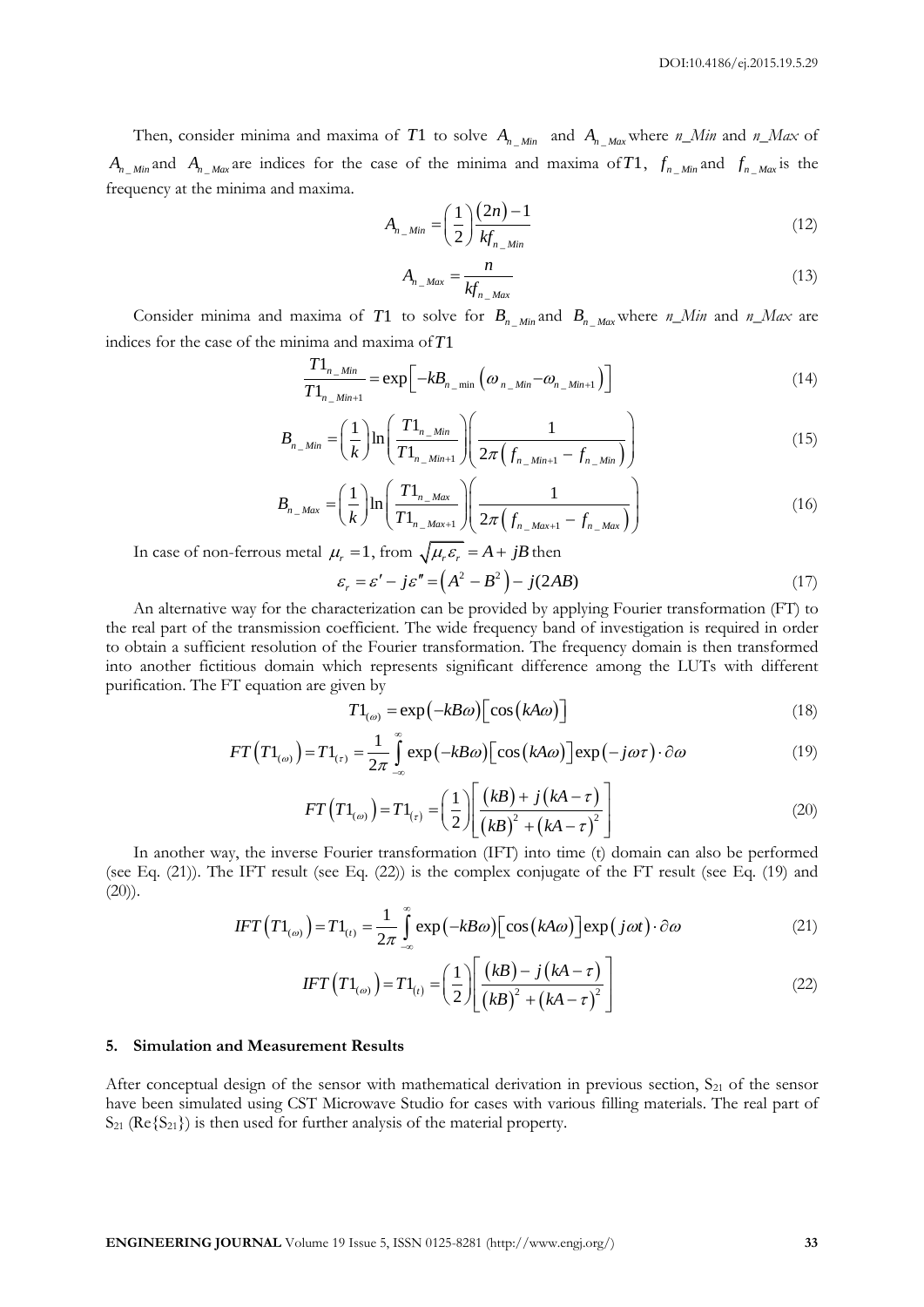#### **5.1. Simulation Results**

The model of microwave sensor was optimized, created and simulated by CST. The space around the strip is filled by CST models of material which have different permittivity values. Three material models which are used in this simulation are air, water (first order Debye model) and a fictive dielectric material (dielectric constant = 3, tangent delta = 0.1 at 10GHz (first order Debye model [21]). The simulated real parts of  $S_{21}$ in case of all filling materials in a frequency range from 100 MHz to 10 GHz are show in Fig. 6.



Fig. 6. Real part of  $S_{21}$  with various filling materials.

From the Fig. 6, the dielectric constant and loss tangent of air are one and zero, respectively. For the Debye model of water, the dielectric constant is 78.4 at static electric field and the loss tangent is 0.9 at 10 GHz The amplitude of  $\text{Re}\{S_{21}\}\)$  decreases with increased loss tangent of the material. The frequency difference between neighboring zero-crossing points decreases with increased dielectric constant of the sample.

#### **5.2. Measurement and Calculation Results**

Biodiesel samples with purification levels of 75.48, 83.19, 86.76 and 96.89 percent were filled in the strip line sensor. The scattering parameters,  $S_{11}$  and  $S_{21}$ , were measured ten times for each sample. The measurement results of the S<sub>11</sub> magnitudes for the samples with 75.48, 86.76 and 96.89 percent purification are shown in Fig.7. The result of the 83.19 percent was intentionally left out because it cannot be well separated from the result with 86.76 percent. However, by zooming into a frequency range from 3 to 3.5 GHz as shown in Fig.8, the result with 83.19 percent can be well recognized to be different in comparison to the other purification levels. Similarly, the difference of  $S_{21}$  between 83.19 and 86.76 is also not significant. So,  $S_{21}$  in case of 75.48, 86.76 and 96.89 percent of purification are plotted in Fig. 9. In addition, because  $S_{11}$  is negligible, the transmission coefficient (T) in Eq. (6) is approximately equal to  $S_{21}$ .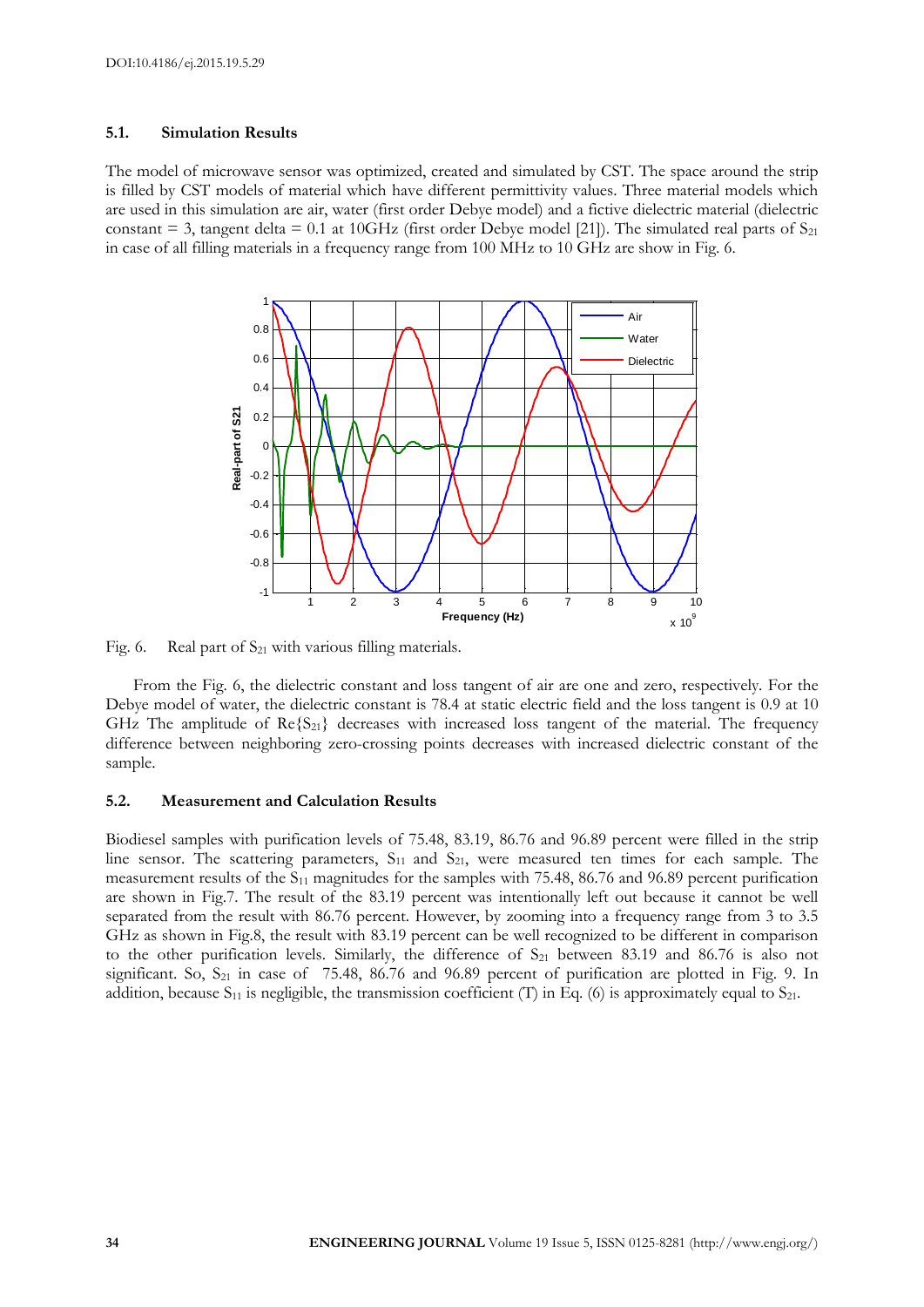

Fig. 7. Measured magnitude of  $S_{11}$ .



Fig. 8. Measured magnitude of S<sub>11</sub> between 3 to 3.5 GHz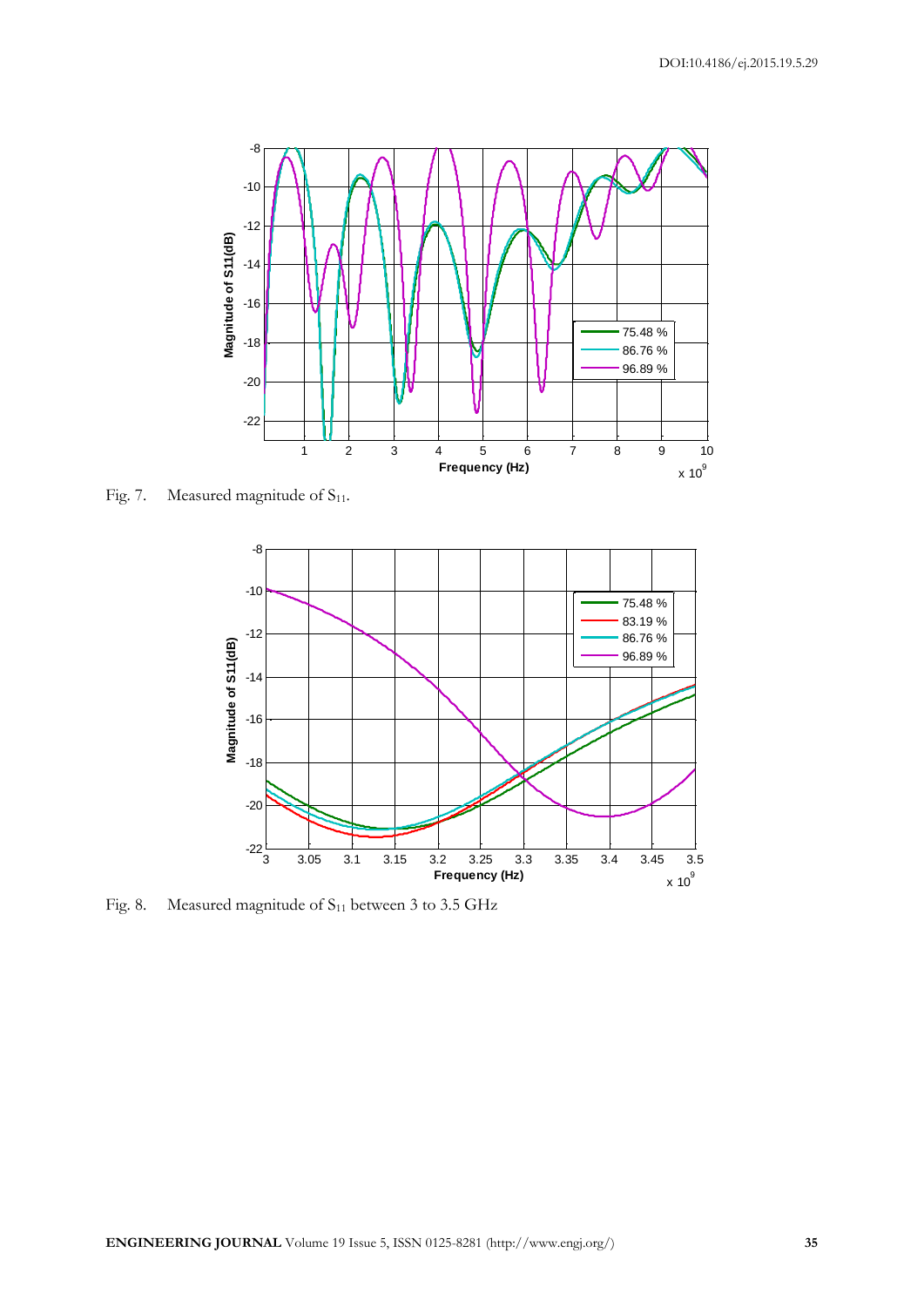

Fig. 9. Measured magnitude of  $S_{21}$ .

The real parts of transmission coefficient for samples with 75.48, 86.76 and 96.89 percent purification are shown in Fig. 10. The results confirm compatibility with Eq. (11) and are similar to the simulation results in Fig. 6. The amplitude is obviously related to the dielectric loss and the distance between zerocrossings is related to the dielectric constant. Fig. 11 and 12 show the real and imaginary parts of complex relative permittivity values of LUT which are calculated by Eq. (11) to (17).



Fig. 10. Real part of transmission coefficient of the measurement result.

Calculated real and imaginary parts of complex relative permittivity are shown in Fig. 11 and 12, respectively. Purification of biodiesel can be investigated using complex permittivity values, especially in the frequency range between 2 to 4 GHz.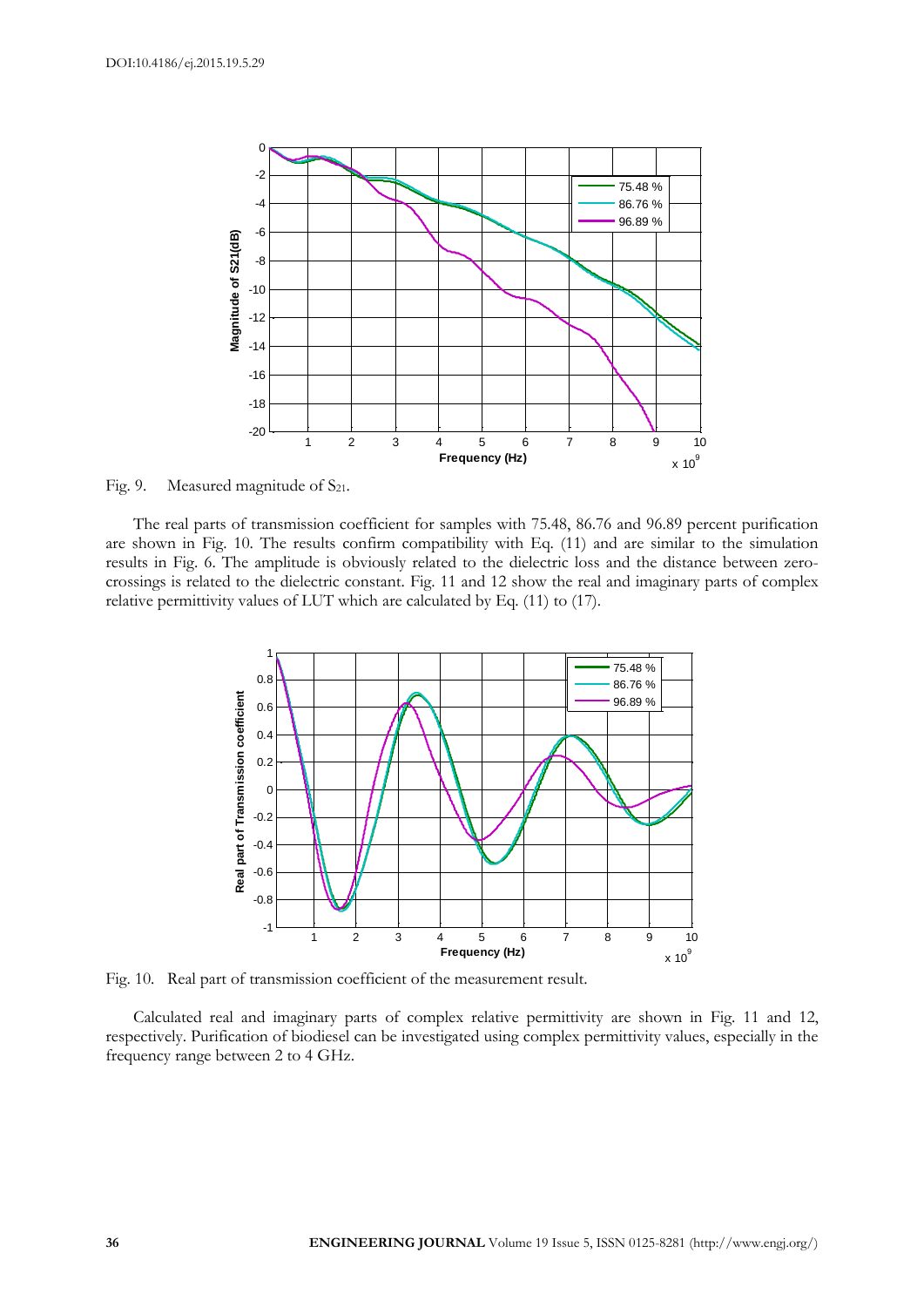

Fig. 11. Real part of complex relative permittivity of biodiesel samples with different purification.



Fig. 12. Imaginary part of complex relative permittivity of biodiesel samples with different purification.

Considering the relative complex permittivity of the samples, the purification level is higher with higher real part of the complex permittivity. The same trend is also observed for the imaginary part. From the results shown in Fig. 11 and 12, the purification levels of 75.48% and 86.76% show a slight difference of the complex permittivity. In case of the sample with 96.89% purification, the complex permittivity is significantly different to the sample with 86.76%. In order to obtain more information about the relationship between the permittivity and the purification level, measurements with more samples are required e.g. for the purification level between 86.76% and 96.89% as well as for values of lower than 75.48%

In addition, IFTs of the transmission coefficients for all cases were calculated. The IFT of the transmission coefficient consists of real (Re $\{IFT\}$ ) and imaginary (Im $\{IFT\}$ ) parts as shown in Fig. 13 and 14, respectively. The zero crossing point t of Im{IFT} is directly related to the dielectric constant of the LUT (see Eq. 21) and the power stored in the material. The power dissipation in the material is represented by the peak amplitude of Re{IFT} at the time point t.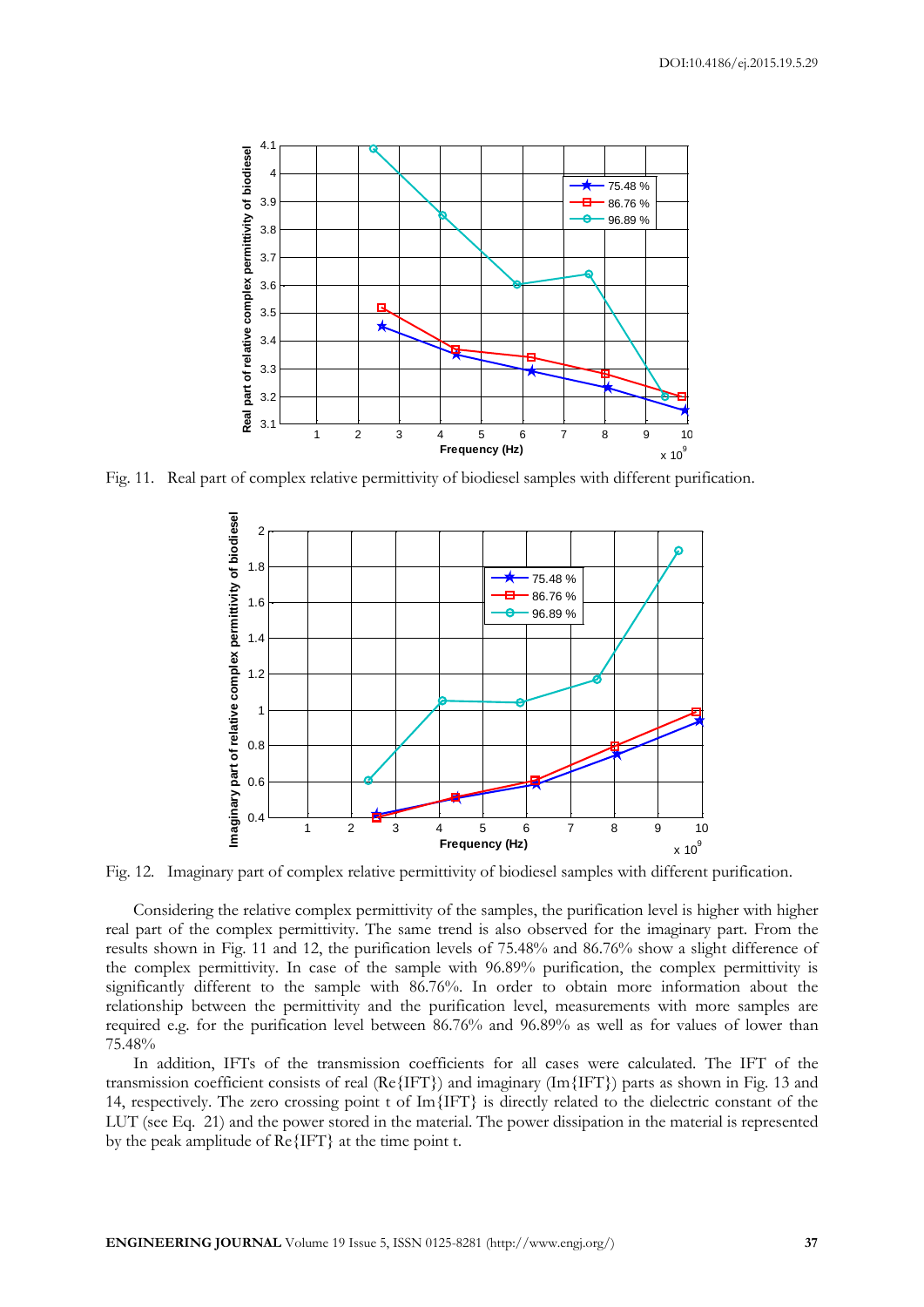

Fig. 13. Re{IFT} of real part of the transmission coefficient.

For sensing of biodiesel purification, the zero crossing point t can be used. High value of t represents high power storage, high dielectric constant and high purification (see Fig. 16). From this result, we can conclude that high-purity biodiesel has normally high dielectric constant. In case of Im{IFT} the purifications of 75 and 86 do not show significant difference of the peak values (see Fig. 15). Therefore, this parameter is not appropriate for sensing of biodiesel purification. The values of t and peak magnitude of Re{IFT} are shown for all investigated biodiesel samples with different purification levels in Table 1.



Fig. 14. Im{IFT} of real part of the transmission coefficient.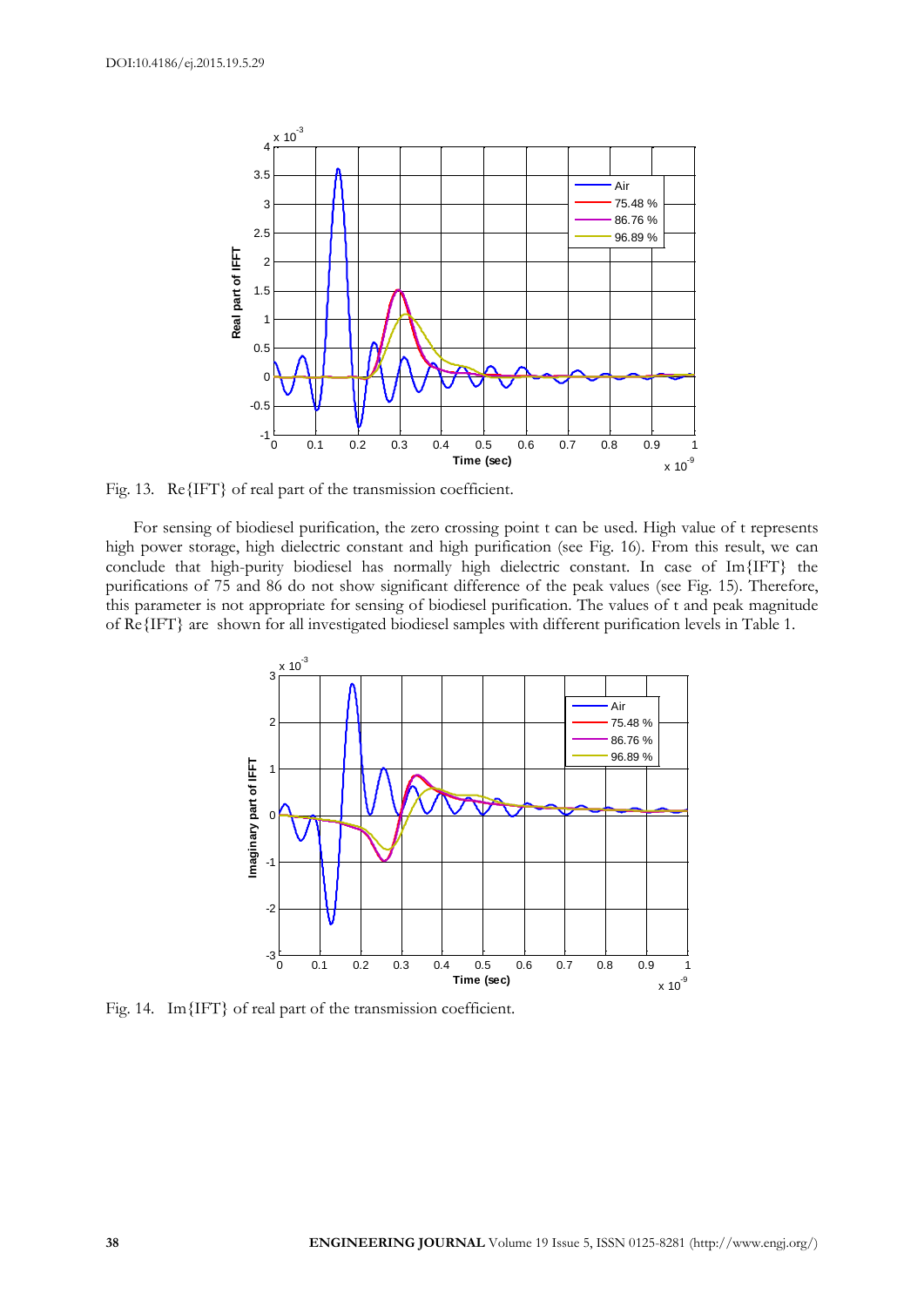

Fig.15. Re{ IFT} with different biodiesel samples between  $2\times10^{-10}$  to  $6\times10^{-10}$  sec.



Fig. 16. Im{ IFT} with different biodiesel samples in between 0.2 to 0.6 nsec.

Table 1. Zero-crossing point t of Im{IFT} and corresponding peak amplitude of Re{IFT} in case of different purification levels of investigated biodiesel samples.

| Purification of<br>biodiesel sample $(\%)$ | Zero-crossing<br>point t of Im{IFT} | Peak<br>amplitude of<br>$Re\{IFT\}$ |
|--------------------------------------------|-------------------------------------|-------------------------------------|
| 75.48                                      | $2.973 \times 10^{-10}$             | $1.504 \times 10^{-3}$              |
| 83.19                                      | $2.998 \times 10^{-10}$             | $1.506 \times 10^{-3}$              |
| 86.76                                      | $3.000 \times 10^{-10}$             | $1.502 \times 10^{-3}$              |
| 96.89                                      | $3.195 \times 10^{-10}$             | $1.081 \times 10^{-3}$              |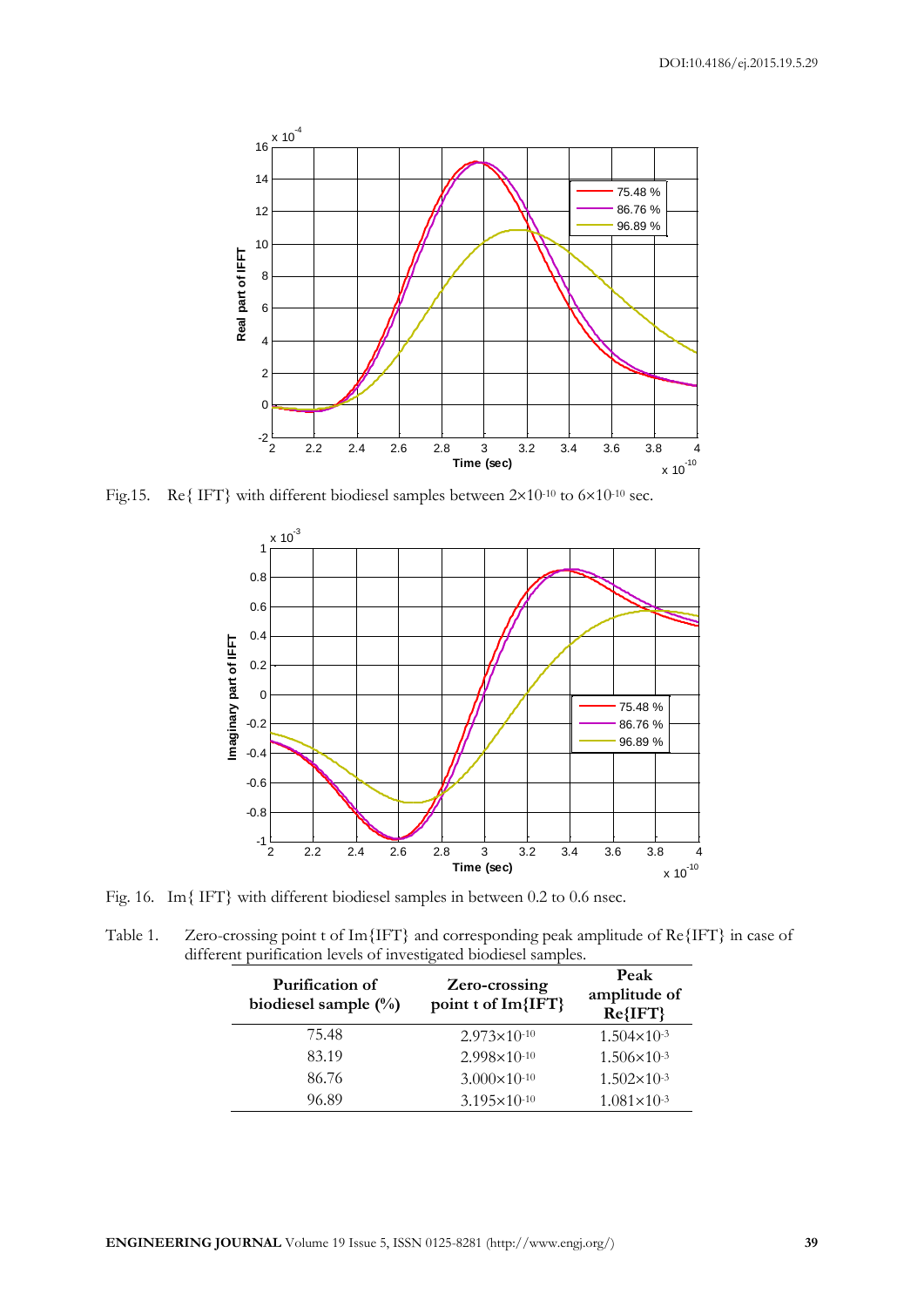#### **6. Conclusions**

The purification of biodiesel is directly related to its complex permittivity which can be calculated from the transmission coefficient. The real part of complex permittivity describes the power stored in the material which depends on the frequency. In a frequency range between 2 to 4 GHz, the level of purification can be mapped to the real part of complex permittivity. In the same frequency range, the level of purification can be characterized by power dissipation in the material which is described by the imaginary part of complex permittivity.

The inverse Fourier transform (IFT) of real part of the transmission coefficient is another technique for biodiesel purification sensing. The results are in complex form which describes power stored and dissipated in the material in time domain.

The real part representing the energy dissipated in the material cannot clearly differentiate the purification level of 75.48, 83.19 and 86.76 percent. The parameter which is more appropriate for biodiesel purification sensing is the zero-crossing point in time domain of imaginary part. This parameter is directly related to energy stored in the material and the dielectric constant. High purity biodiesel sample shows high dielectric constant and large zero-crossing time of the imaginary part.

#### **Acknowledgement**

This work was financially supported by the Thailand Research Fund (TRF) under the industrial RGJ Ph.D. program.

#### **References**

- [1] M. F. Yahaya, I. Demshemino, I. Nwadike, O. P. Sylvester, and L. N. Okoro, "A review on the chromatographic analysis of biodiesel," *International Journal of Education and Research*, vol. 1, no. 8, Aug. 2013.
- [2] T. Ruppel and T. Huybrighs, "Gas chromatography," PerkinElmer, Inc. Shelton, CT, USA.
- [3] J. D. McCurry, "GC analysis of total fatty acid methyl esters (FAME) and methyl linolenate in biodiesel using the revised EN14103:2011 method," Agilent Technologies Inc., USA.
- [4] M. U. Afsar, J. R. Birch, R. N. Clarke, and G. W. Chantry, "The measurement of properties of material," in *Proceeding of the IEEE*, vol. 74, pp. 183–199, 1986.
- [5] G. Banhegyi, "Dielectric spectroscopy," in *Characteruzation of Composite Material*. Boston: Butterworth-Heinemann, 1994.
- [6] J. Krupka, "Frequency domain complex permittivity measuring at microwave frequencies," *Measurement Science and Technology*, vol. 17, pp. 55–70, 2006.
- [7] L. F. Chen, C. K. Ong, C. P. Neo, V. V. Varadan, and V. K. Varadan, "Overview of the microwave for characterization of electromagnetic material," in *Microwave Electronics Measurement and Material Characterization*. John Wiley & Sons, Ltd., 2004.
- [8] A. Kumar and S. Sharma, "Measurement of dielectric constant and loss factor of the dielectric material at microwave frequencies," *Progress In Electromagnetics Research PIER*, vol. 69, pp. 47–54, 2007.
- [9] M. S. Venkatesh and G. S. V. Raghavan, "An overview of dielectric properties measuring techniques," *Canadian Biosystem Engineering*, vol. 47, pp. 7.15–7.30, 2005.
- [10] O. V. Tereshchenko, F. J. K. Buesink, and F. B. J. Leferink, "An overview of the techniques for measuring the dielectric properties of materials," in *Proc. General Assembly and Scientific Symposium 30th URSI*, Istanbul, 2011, pp. 1–4.
- [11] S. Robert and A. von Hippel, "A new method for measuring dielectric constant and loss in the range of centimeter," *Journal of Applied Physics*, vol. 17, pp. 610–616, 1946.
- [12] Y. Kuriyama, N. Ueda, A. Nishikata, K. Fukunaga, S. Watanabe, and Y. Yamanaka, "Liquid materials complex permittivity measurement using a rectangular waveguide and dielectric tube at 800 and 900 MHz band", in *Proc. International Symposium on Electromagnetic Compatibility*, Sendai, Japan, 2004, vol. 2, pp. 645–648.
- [13] Y. Wang and M. N. Afsar, "Measurement of complex permittivity of liquid using waveguide techniques," *Progress In Electromagnetic Research*, vol. 42, pp. 131–142, 2003.